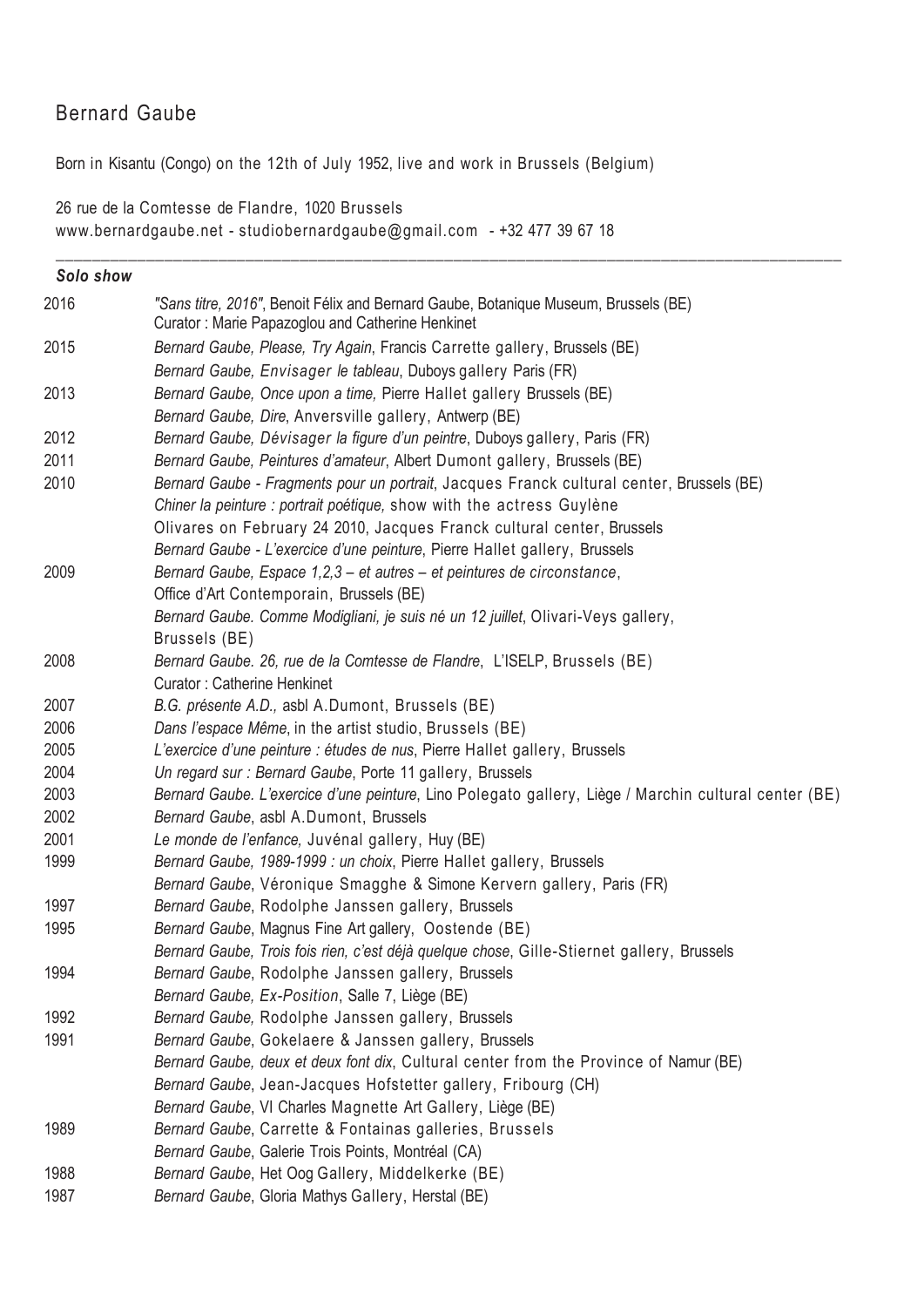|      | Bernard Gaube, Jean-Jacques Hofstetter Gallery Fribourg (CH) |
|------|--------------------------------------------------------------|
| 1986 | Bernard Gaube, 96 Gallery, s'Hertogenbosch (NL)              |
|      | Bernard Gaube, Het Draaipunt Gallery Rotterdam (NL)          |
|      | Bernard Gaube, La Main Gallery, Brussels                     |
|      | Bernard Gaube, Muck Gallery, Bienne (CH)                     |
|      | Bernard Gaube, Brussels Lambert Bank, Mons (BE)              |
|      | Bernard Gaube, Brussels Lambert Bank, Namur (BE)             |
|      | Bernard Gaube, C.D. Gallery, Gent (BE)                       |
| 1985 | Bernard Gaube, Carinthia Gallery, Klagenfurt (AT)            |
|      | Bernard Gaube, La Cité Gallery, Luxembourg (LU)              |
| 1984 | Bernard Gaube, La Main Gallery, Brussels                     |
|      | Bernard Gaube, La Cité Gallery, Luxembourg (LU)              |
|      | Bernard Gaube, Gloria Mathys Gallery, Herstal (BE)           |
| 1983 | Bernard Gaube, Détour Gallery Namur (BE)                     |
| 1982 | Bernard Gaube, Le Vieux Tribunal Gallery Jehay-Bodegnée (BE) |

Group show

| 2016 | Recent paintings : Ceulemans, Gaube, Gilbert, Ghekiere, Mannaers, Moszowski, Vanriet<br>Roberto Polo Gallery, Brussels |
|------|------------------------------------------------------------------------------------------------------------------------|
| 2015 | One big family, curator : Caroline Bouchard, Château d'Alden-Biesen, Bilzen                                            |
|      | Les yeux mi-clos, curator: Christophe Veys, Jozsa Gallery, Brussels.                                                   |
| 2014 | L'image suivante Choix dans les collections de la Fédération Wallonie-Bruxelles,                                       |
|      | MAC's - Musée des Arts Contemporains du Grand Hornu (BE)                                                               |
|      | La Collection Bernstein, Office d'art contemporain, Brussels                                                           |
| 2012 | Treize peintres et moi, Valérie Bach Gallery, Brussels                                                                 |
| 2011 | Over the rainbow, Duboys Gallery, Paris (FR)                                                                           |
|      | Le modèle a bougé, BAM - Musée des Beaux-arts, Mons (BE)                                                               |
| 2010 | Human Nature, Pierre Hallet Gallery, Brussels                                                                          |
|      | Des indépendants dînent au salon, 59 Rivoli Gallery, Paris (FR)                                                        |
|      | Before the storm, Duboys Gallery, Paris (FR)                                                                           |
| 2009 | Ouverture, Albert Dumont Gallery, Brussels                                                                             |
| 2008 | Dépeindre, Olivari-Veys Gallery, Brussels                                                                              |
| 2007 | Uit het oog, Centrum de Branding, Middelkerke (BE)                                                                     |
| 2005 | JE, La Vénerie, Brussels                                                                                               |
|      | ART Brussels, Contemporary Art Fair, Brussels, Porte 11 Gallery / Brussels                                             |
| 2004 | Vanitas, Eitelkeit van de ijdelheden, IKOB, Eupen (BE)                                                                 |
|      | Tekeningen, Jan Colle Gallery, Gent (BE)                                                                               |
|      | Puisque c'est bien connu les peintres peignent des paysages, lanchelevici Museum, La Louvière (BE)                     |
|      | Un choix d'oeuvres de la collection de Christophe Veys, Porte 11 Gallery, Brussels                                     |
| 2003 | Papiers d'identités, Porte 11 Gallery, Brussels                                                                        |
| 2001 | Chirurgie plastique - du corps à l'âme, 30 minutes d'art contemporain, Artfinder, Brussels                             |
| 2000 | Un double regard sur 2000 ans d'art wallon, Wallonie Art Museum of the City of Liège (BE)                              |
| 1999 | Liberté, libertés chéries ou l'art comme résistance à l'art, Wallonia-Brussels Federation Cultural Center Le           |
|      | Botanique, Brussels                                                                                                    |
|      | S.P.S.A.S., Espace Art Contemporain, Délémont (CH)                                                                     |
|      | ART Brussels, Contemporary Art Fair in Brussels, Véronique Smagghe &                                                   |
|      | Simone Kervern Gallery / Paris (FR)                                                                                    |
| 1998 | ART Brussels, Contemporary Art Fair in Brussels, Véronique Smagghe &                                                   |
|      | Simone Kervern Gallery / Lyon (FR)                                                                                     |
|      | Corps, Accords, Véronique Smagghe & Simone Kervern Gallery, Lyon (FR)                                                  |
| 1997 | Art Brussels, International Art Fair in Brussels, Made in Belgium, Rodolphe                                            |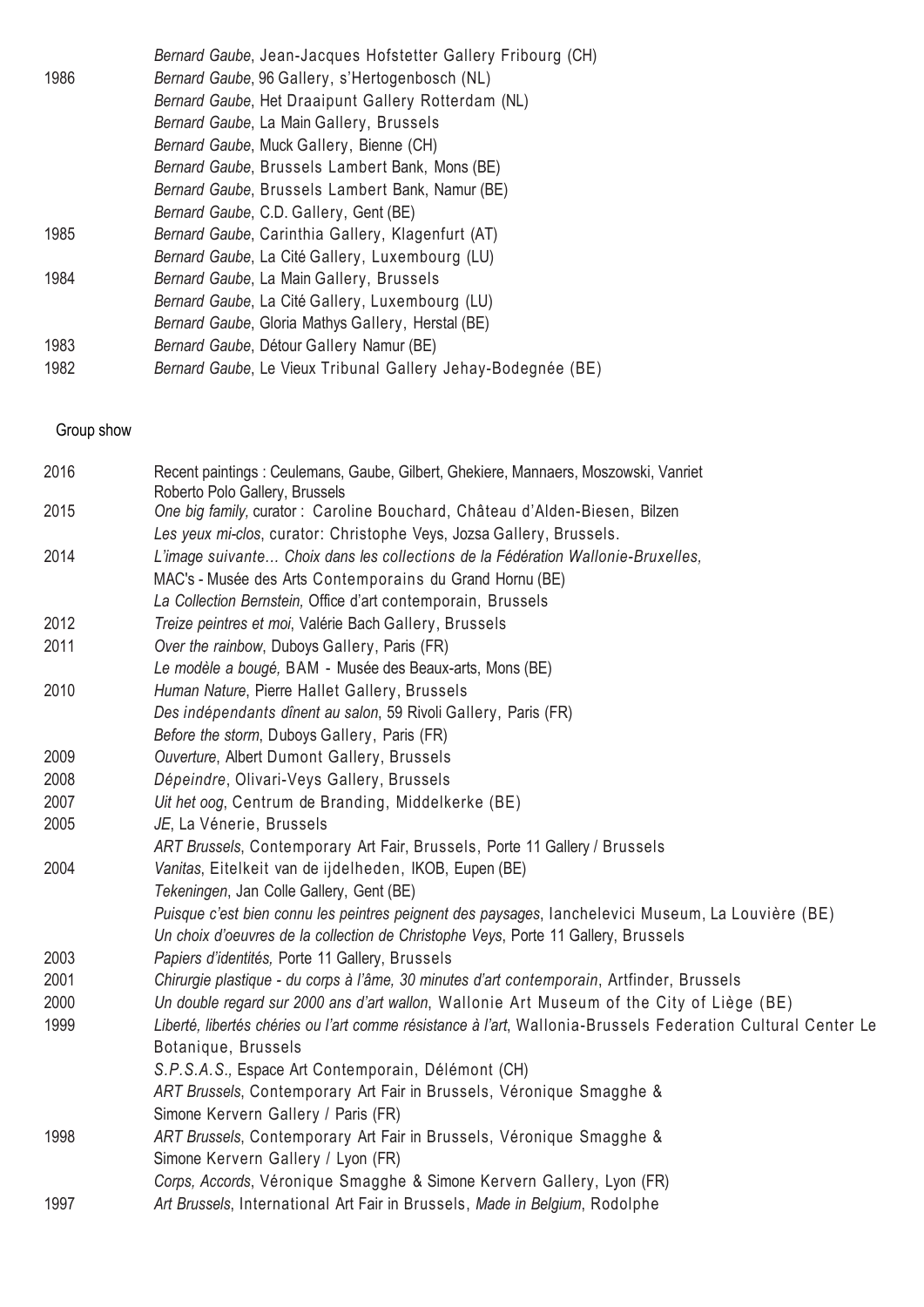Janssen Gallery / Brussels Pays, Marchin cultural center (BE)

1996 Bonne Année, Rodolphe Janssen Gallery, Brussels Le Chemin avec Aldo Guillaume Turin, Moving Space Gallery, Gent (BE) 1995 Rencontre, Bruxelles Lambert Bank Art Space, Liège (BE) ART Brussels, Contemporary Art Fair in Brussels, Rodolphe Janssen Gallery / Brussels Bonne Année, Rodolphe Janssen Gallery, Brussels 1994 Rencontre, Fine Arts Museum, Verviers (BE) 1993 Foire d'Art Actuel, Rodolphe Janssen Gallery, Brussels 1992 Easter in Oostend, Contemporary Art Confrontation, Dialoog Gallery, Oostende (BE) Facetten van Abstract Hedendaags Expressionisme, Campo Santo, Gent (BE) 1991 Rodolphe Janssen Gallery, Brussels 1990 Gokelaere et Janssen Gallery, Brussels 1989 First International Offset art Symposium, Malmédy (BE) 1988 Salon de Montrouge, Paris (FR) 1987 Abstractions 87, Cultural Center, Namur (BE) Art contemporary Center, Baie Saint Paul, International Young Painting Symposium Two paintings (dyptique 300x300 cm) realized for the Art contemporary Center Meeting with Clement Greenberg 1986 La Main Gallery, Foire d'Art Moderne, Liège (BE) La Main Gallery, Foire d'Art International, Stockolm 50 Artistes, 50 Dessins, Cultural Center, Namur (BE) Nominated for the Young Painting Prize, Palais des Beaux-Art, Brussels Gloria Mathijs Gallery, Foire d'Art Contemporain, Cologne 4th Triennale of Artists from the Province of Namur, Cultural Center, Namur (BE) 1985 La Main Gallery, Galeries des Galeries, Brussels International Painting Festival, Cagnes-sur-mer (FR) Détour Gallery, Jambes, Namur (BE) 3th International Biennale I Small Paper Format, Cul-des-Sarts, (BE) Europeen Biennale of Contemporary Carving, Art Modern Museum, Liège (BE) 1984 Détour Gallery, Jambes, Namur (BE) Art15'84, La Main Gallery, Basel (SW) Tendances et Projets, Art Contemporary Wallonia Center, Flémalle (BE) Confrontations 84, De Tinne Pot, Brussels m Trudelhaus Gallery, Baden, (SW) 1983 Petits Formats, La Main Gallery, Brussels Réalités Nouvelles, Grand Palais, Paris (FR) Art14'83, La Main Gallery, Basel (SW) Sonderchau, nominated by the French Community of Belgium, Art14'83, Basel (SW) 3<sup>th</sup> Triennal of Artists from the Province of Namur, Cultural Center, Namur (BE) 1980 Support papier, Volume de terre, La Main Gallery, Brussels

#### **Collections**

Fédération Wallonia-Brussels Ministery / MAC's, Grand Hornu National Bank of Belgium Brussels Lambert Bank / ING Communal Credit of Belgium / Dexia / Belfius Winterthur S.A.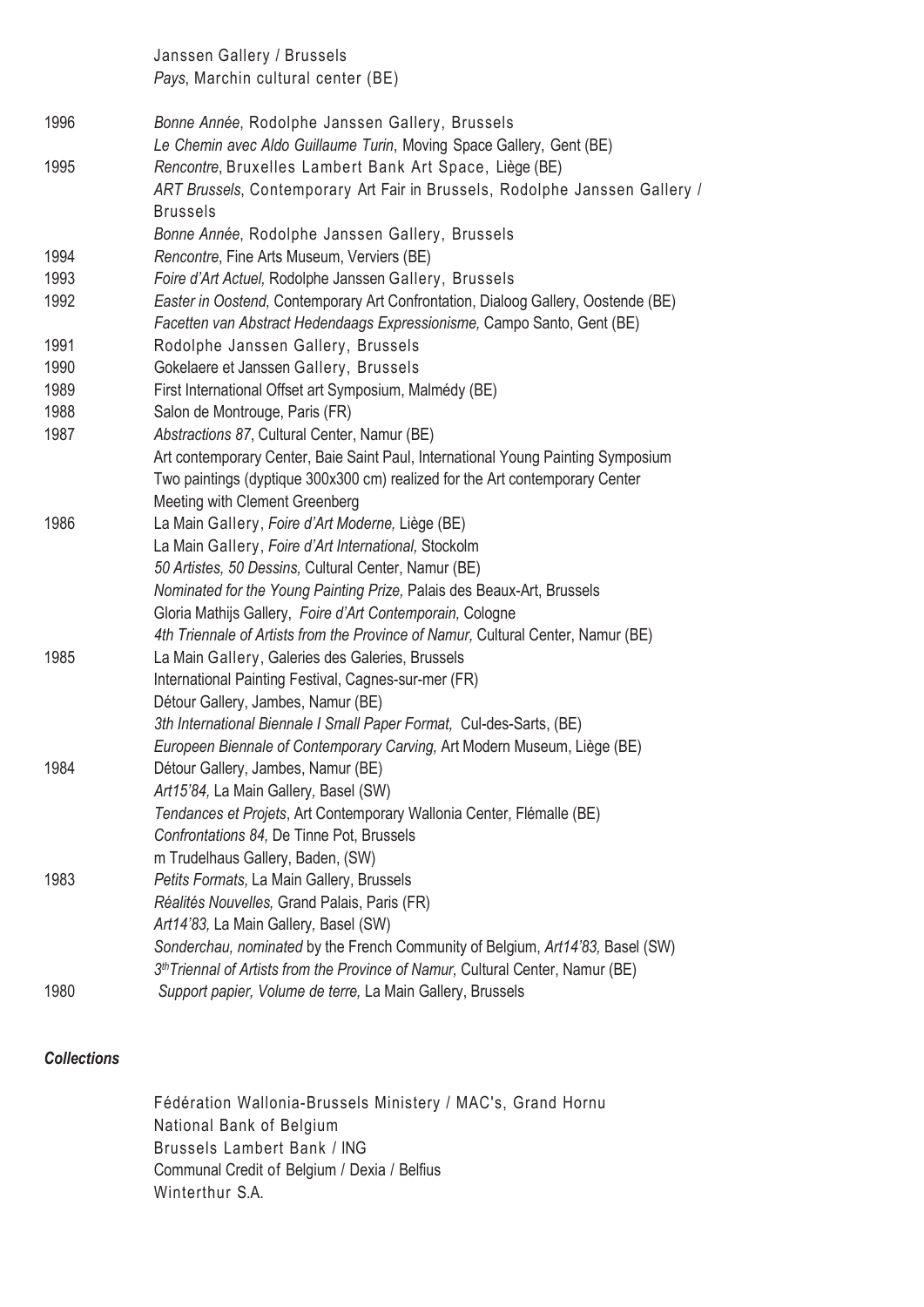ZurichAssurance, Belgium Collection of the Fondation for Belgian Contemporary Art Serge Goyens de Heusch / Louvain-la-Neuve Museum Thomas Neirynck Collection / BAM, Mons Degroof Bank, Belgium Private Collections in Belgium and abroad

#### Prize, distinction and residency

- 2005 Marcel Hastir Prize from the Royal Academy of Sciences, Litterature and Fine Arts of Belgium
- 2004 Fondation Spes Grant for the project Voyage d'Etude, 26 rue de la Comtesse de Flandre, Au sein de la Mémoire du Peintre
- 1998 Gustave Camus Prize from the Royal Academy of Sciences, Litterature and Fine Arts of Belgium for all his work
	- Wallonie Region Prize for the project of the tapestry Espace 1,2,3 Cadmium Jaune
- 1997 Fondation d'Art de la Napoule, Residency, Fondation Henry Clews (FR)
- 1989 First International Offset Art Symposium, Malmedy (BE)
- 1987 International Symposium of Young Painting, Baie Saint Paul (CA)
- 1986 Oostende, Europeen Prize, bronze medal
- 1984 Oostende, Europeen Prize, bronze medal

## Bibliography

Bernard Gaube, « Bernard Gaube. Once upon a time…L'exercice d'une peinture. CAHIER N°4 », Bernard Gaube self editor, Brussels, 2013.

Catherine Henkinet, Yoann Van Parys, Laurent Waterschoot, « Bernard Gaube. Comme Modigliani, je suis né un 12 juillet. L'exercice d'une peinture. CAHIER N°3 », Bernard Gaube self editor, Brussels, 2009.

Claude Lorent, Frédérique Van Leuven - Génicot, Christophe Veys, « Bernard Gaube. 26, rue de la Comtesse de Flandre. L'exercice d'une peinture. CAHIER N°2 », Bernard Gaube self editor, Brussels, 2007.

Francis Carrette, Philippe Crismer, Aldo Guillaume Turin, « Bernard Gaube. L'exercice d'une peinture. CAHIER N°1 », Bernard Gaube self editor, Brussels, 2003.

« Bernard Gaube. Conversation avec Baudouin Oosterlynck », Editions Tandem, Gerpinnes, 2003.

Bernard Gaube, BaudouinOosterlynck, « Bernard Gaube», Edition ELIBEDUO, Brussels, 1995.

Claude Lorent, « Bernard Gaube », Coédition Galerie Carette/ Bernard Gaube, Brussels, 1989.

Claude Lorent, « Bernard Gaube », in: La Main, cahiers d'art contemporain, trimestriel n°2, March 1984.

Press reviews and editions can be consulted on the website: http://www.bernardgaube.net/

#### Exhibitions Catalogues

« OFF Art Fair 2013 »(cat.expo.OFF Art Fair,Edition 2, Tour et Taxis, Brussels : 19-22.04.2013) p.142, p.144.

« Slick Art Fair Brussels »(cat.expo.Slick Art Fair, Brussels : 19-21.04.2013), p.16.

« Art on paper 2012 »(cat.expo.Art on Paper, White Hotel, Brussels : 4-7.10.2012), p.82.

« 13 peintres et moi. Une proposition de Pascal Bernier »,(cat.expo. Valérie Bach Gallery, Brussels : 21.04- 02.06.2012), 2012, s.p.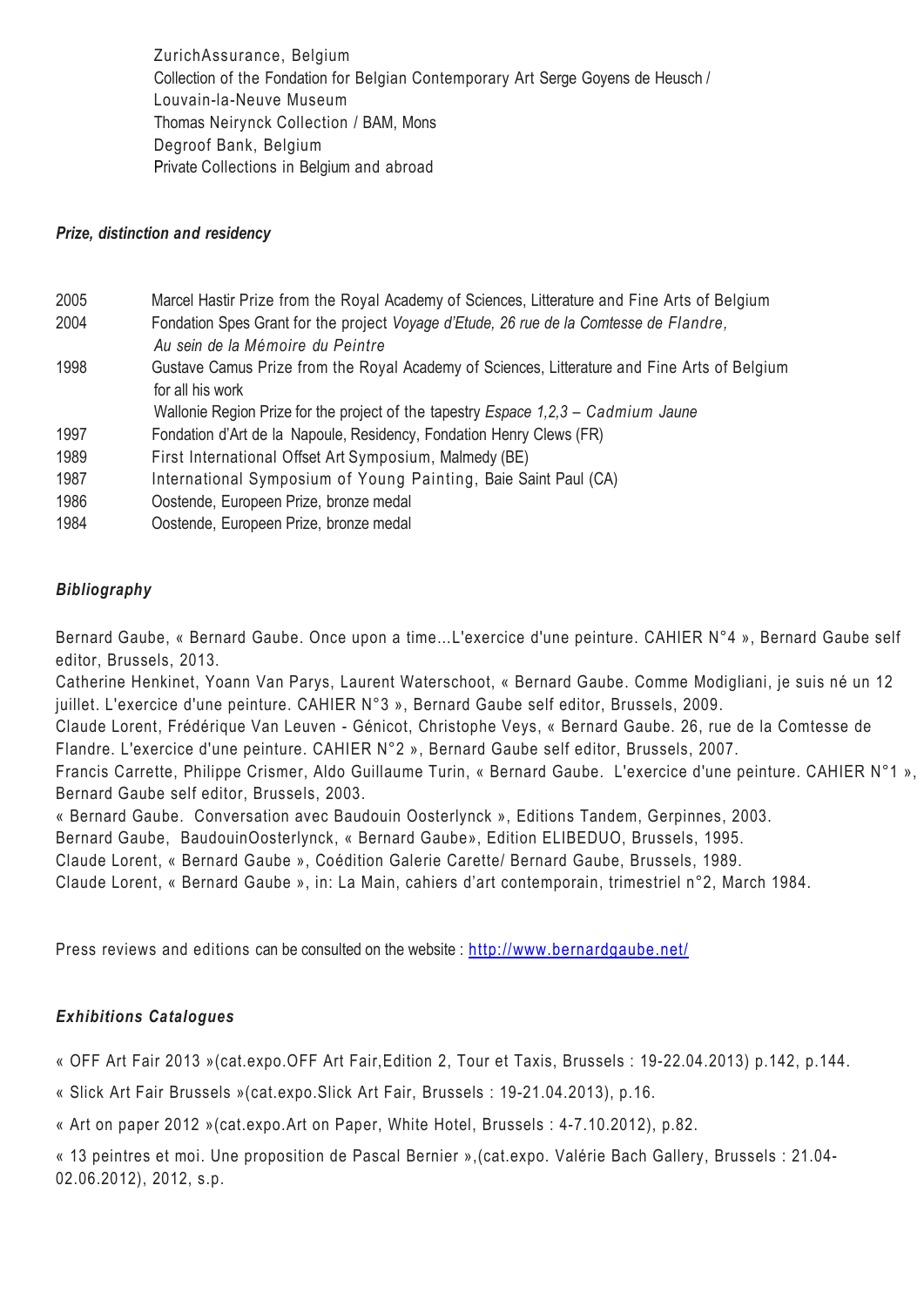« Jacques Muller. To the street », Brussels, Jean-Pierre Muller self editor, 2012, p.29-44.

François de Coninck, François Liénard « L'union fait la forme »,(cat.expo. Brussels, Bozar), Kletanko, Office d'Art Contemporain, Bozar, Noir-jaune-rouge.

Camille Brasseur, Denis Laoureux, « CoBra passages. Collection Thomas Neirynck » (cat.expo. BAM, Mons : 11.02- 17.08.2008), Tournai, La Renaissance du Livre, 2008, p.11, p.153, p.208.

Serge Goyens de Heusch, « Art belge au XXè siècle. Collection de la Fondation pour l'art belge contemporain Serge Goyens de Heusch. Musée de Louvain-La-Neuve », Brussels, Editions Racine, 2006, p.234-235.

Walter De Wilde (sous la coord. de), « 40 Jaarwerking Cultureel Comité Sint-Amandsberg », Gent, C.C. St. Amandsberg, 2006, p.195.

« Puisque c'est bien connu, les peintres peignent des paysages »(cat.expo. La Louvière, Musée Ianchelevici : 26.06- 29.08.2004), La Louvière, Regional Cultural Center/ Ianchelevici Museum, La Louvière, 2004, p.10-11.

Alexandre Vanautegarden, « Otium.Luc Claus, Bernard Gaube, Felix Hannaert, Aïda Kazarian », Brussels, Erasme home museum/ La Lettre volée, 2001, s.p.

Liliane Sabatini (sous la dir.de), « Un double regard sur 2000 ans d'Art wallon » (cat. Expo Musée de l'Art wallon de la Ville de Liège:15.04-16.07.2000), Tournai, La Renaissance du Livre/ Crédit communal, 2000, p.498, 501-502.

Ariane Fradcourt (sous la coord. de), « Acquisitions 1993-1998. Catalogue inventaire des Œuvres d'Art contemporain de la communauté française de Belgique. Collection du Service des Arts Plastiques. Dessins, peintures et recherches tri-dimensionnelles, collages, livres d'artistes, t.1 », Tournai, La Renaissance du Livre, 1999, p.94-95.

Gita Brys-Schatan (sous la dir.de), « Liberté, libertés chéries ou l'art comme résistance… à l'art. Un regard posé sur dix années d'acquisitions de la Communauté française de Belgique » (cat.expo. Le Botanique/ L'iselp : 19.01- 28.02.1999), Brussels, General Service of Cultural Heritage and Visual Arts of the Ministry of the French Community/ L'iselp/ Le Botanique, 1999, p.71, p.111, p.223.

« Art Brussels », (cat.expo. Art Brussels, Brussels : 24-28.04.1998), 1998, p.152.

« Rencontres. Un sculpteur, sept peintres » (cat.expo.Fine Arts Museum, Verviers: nov.-déc. 1995 / Brussels Lambert Bank, Liège: may-june 1995), 1995, p.28-31.

« regArt », revue de Littérature, Art et Poésie de tous horizons, n°25, Winter 1995, p.3, p.17, P.25, p.45, p.46, p.48.

Madeleine Van Oudenhove, « Le chemin. Lire objet », Gent, Moving Space, 1995, p.38-39.

«Arts pour la vie» (cat.expo. Royal Fine Arts Museum of Belgium : 23-30.11.1993/ Degroof Bank : 7-14.06.1993), Brussels, Fondation for the life, 1993, p.19.

« Facetten van hedendaags expressionisme 1992. Bernard Gaube, Théo Kuijpers, Michaël Toenges, Paul Van Gysegem, Yves Zurstrassen » (cat.expo. Campo Santo, Gent: 1992), Gent, C.C. St. Amandsberg, 1992,s.p.

Jürgen Weichardt, « Aquarelle für Riga:EuropäischeKollektionfür die Baltische Triennale 1992 » (cat.expo. Oldenburg : 16.8-20.9.1992),Isensee, OldenburgerKunstverein, 1992,s.p.

Jean-Marie Duvosquel (sous la dir.de), « Arts plastiques dans la Province de Namur 1945-1990 », Bruxelles, Crédit communal/ Province de Namur, 1991, p.86, p.119-120.

« Eastern in Ostend.contemporary art confrontation » (cat.expo.Casino Kursaal, Oostende:18-21.04.1990), Oostende, KultureleKamer Oostende,1990, p.32-33.

« Arts plastiques dans la Province de Namur depuis 1945 »(cat. expo. Palais des Expositions, Namur: 14-19.04.1989), Namur, Department of Culture of the Province of Namur, 1989, s.p.

« Premier symposium Offset d'art » (cat. expo. National Paper Museum, Malmedy: 1-8.04.1989),1989,s.p.

Marie-Hélène Joiret, Myriam Orban, Nadine Otten, Jean-Pierre Vlasselaere (sous la coord.de), « Oeuvres acquises par le Ministère de la Communauté française. 10 ans d'acquisitions 1979-1988. dessin-peinture, t.1 », Brussels, Ministry of the French Community, 1989, p.208-208.